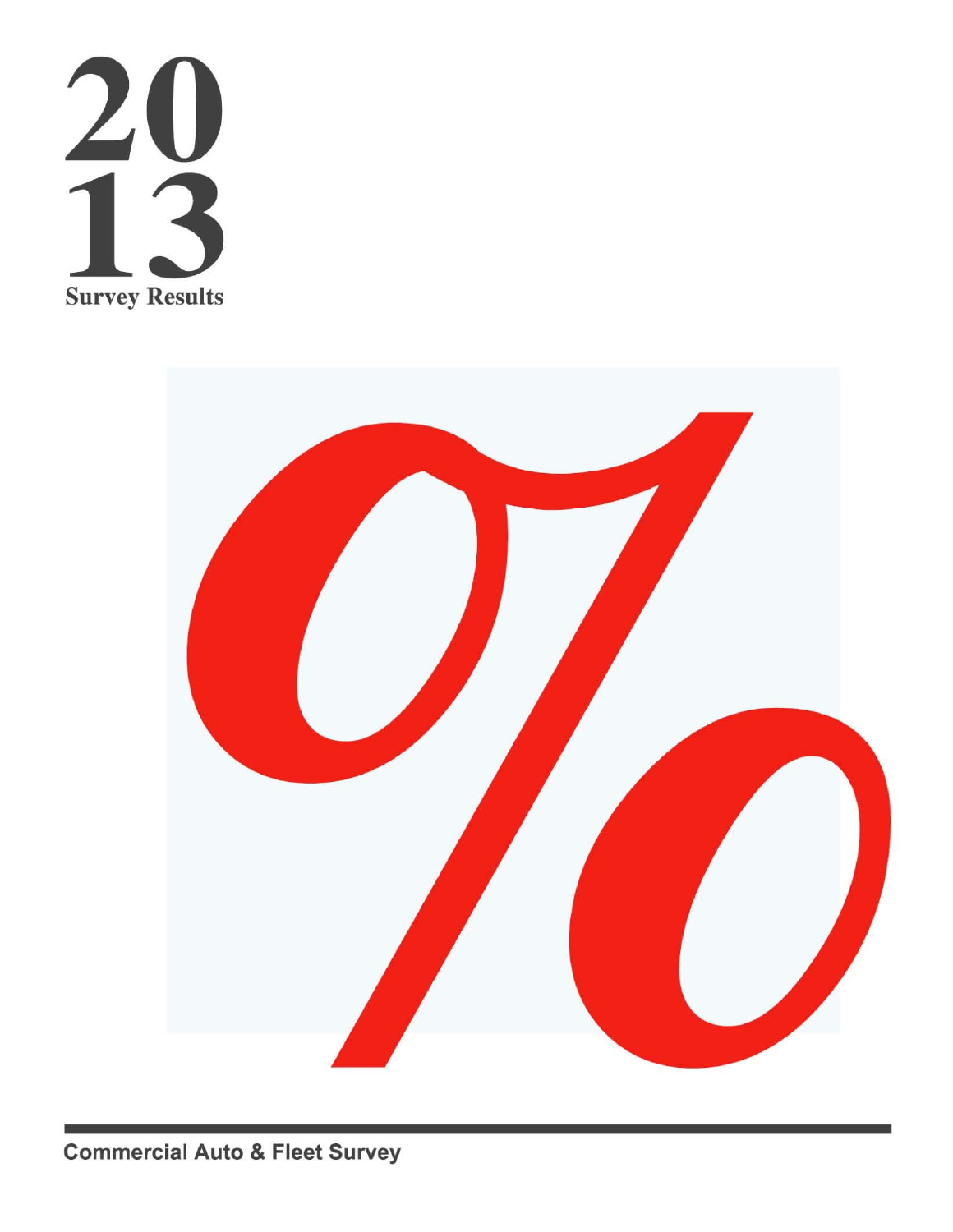# **Introduction**

Whether you have just a few company vehicles or a full fleet, your commercial auto insurance premium can be controlled through a variety of factors. Establishing a fleet program, good control measures and best safety practices all approach managing the price of commercial auto insurance.

This Commercial Auto and Fleet Safety Survey highlights respondents' premiums and deductibles, auto exposures and controls, and market concerns. Horst Insurance takes an aggressive approach to cost containment and managing fleet exposures. Review the results to see how you compare and contact us to discuss our fleet strategies and how they help you manage your total cost of risk.

The survey was conducted from mid-June to Aug. 31, 2013, and was available to individuals through client portal websites. Approximately 663 respondents completed the survey.

### **Table of Contents**

| Cellphone/Handheld Devices and Driver Education 8 |  |
|---------------------------------------------------|--|
|                                                   |  |
|                                                   |  |
|                                                   |  |
|                                                   |  |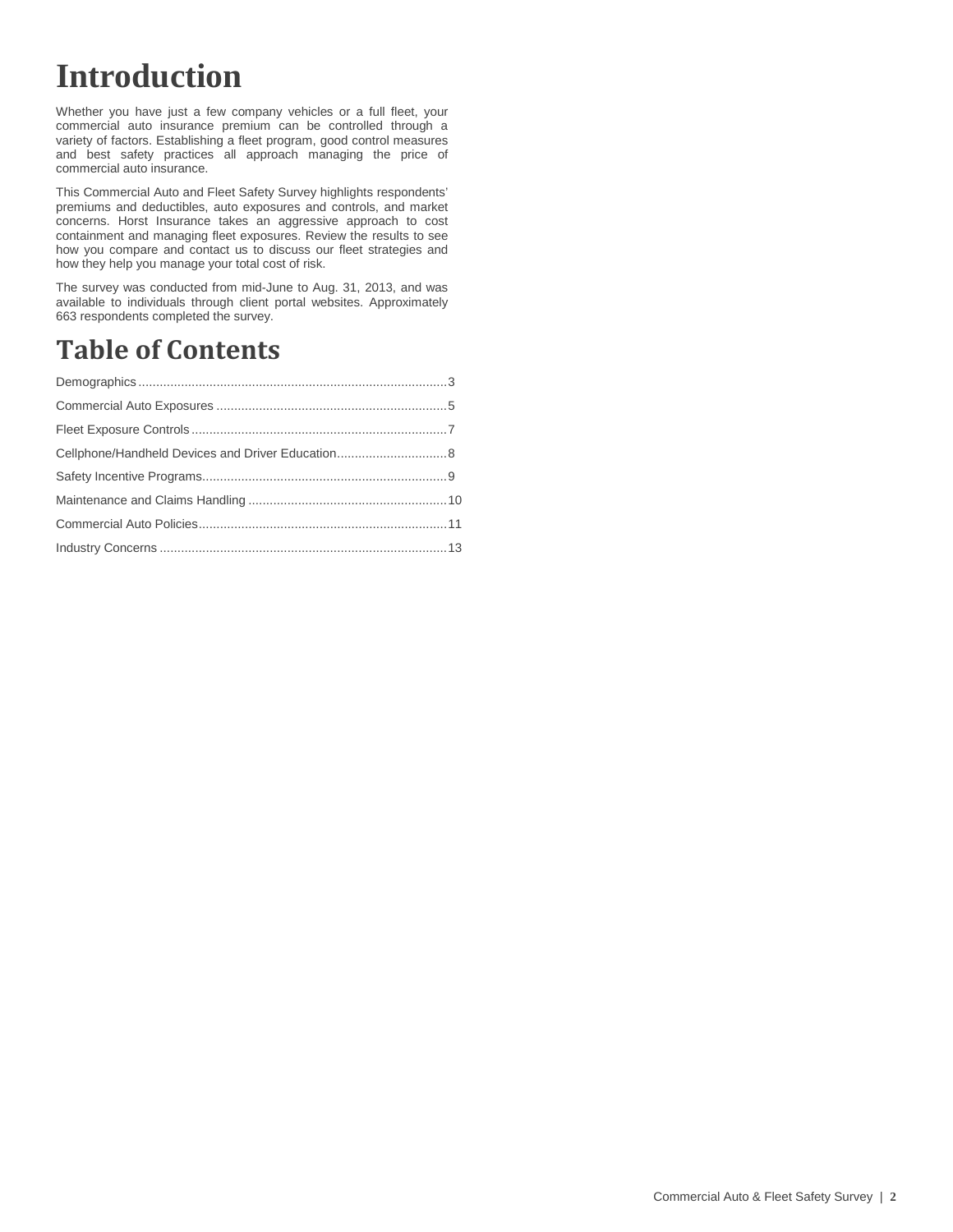### **Demographics**

This survey was completed by employers in all 50 states and the District of Columbia. Similar to last year, the overwhelming majority of survey respondents were from organizations employing fewer than 500 employees.



### **How many employees does your organization employ?**



**In which industry/sector does your organization operate?**



**What is your organization's annual revenue?**

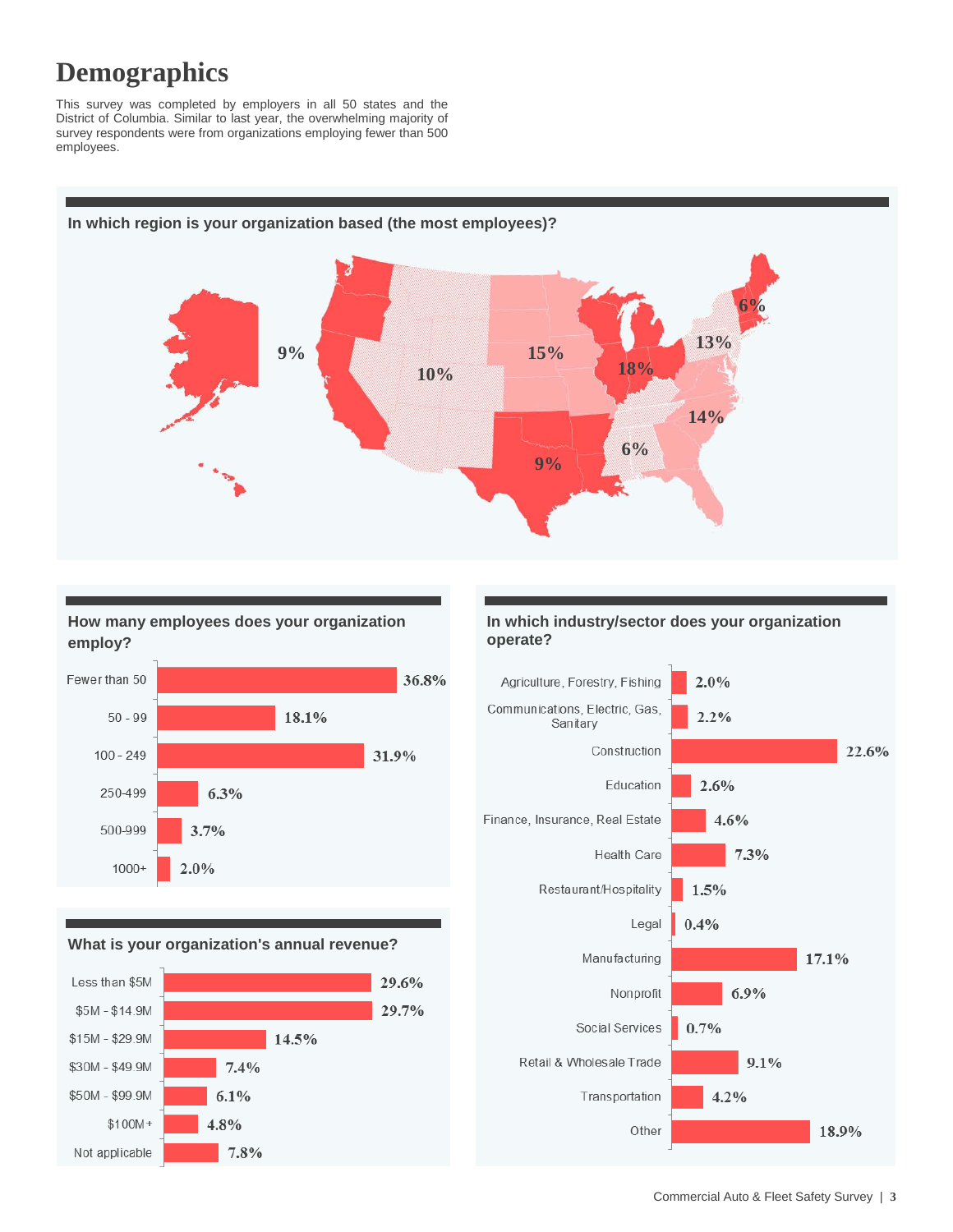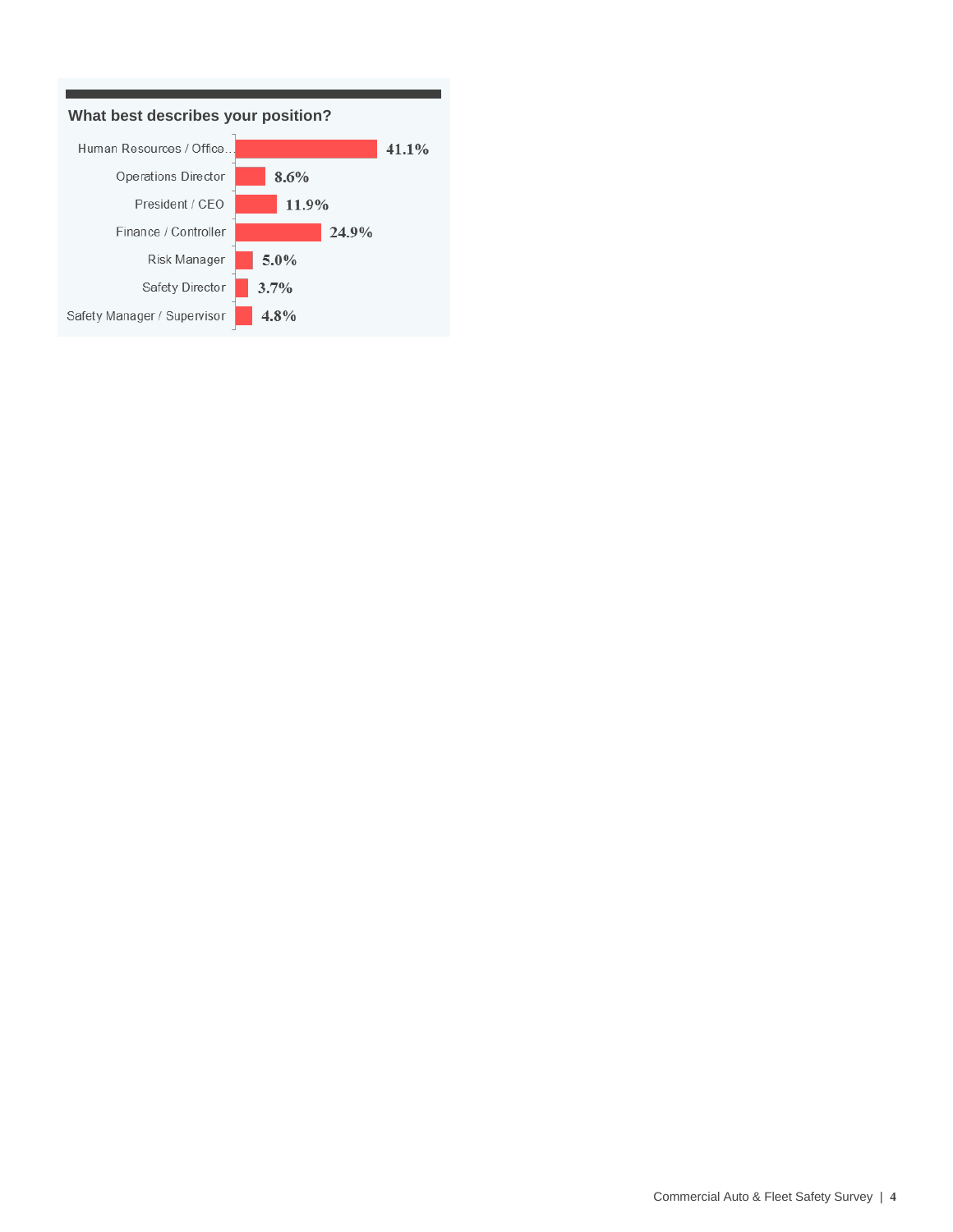### **Commercial Auto Exposures**

Sixty-six percent of companies participating in the survey own their own vehicles, down from 67 percent last year. To protect their investment and personnel, 58 percent use a written fleet safety policy. Of those, 84 percent of respondents build employee awareness of this policy by requiring an employee signature upon review. And 94 percent proactively enforce this policy to manage their fleet exposures.

Of the 72 percent of employees who drive their personal vehicles on company business, 80.5 percent are reimbursed for miles driven instead of a monthly car allowance; a majority of companies (74 percent) utilize the IRS-recommended per-mile rate as their reimbursement benchmark.



| <b>Fleet Safety Policy</b>                                                        |        |        |  |  |
|-----------------------------------------------------------------------------------|--------|--------|--|--|
|                                                                                   | Yes    | No     |  |  |
| Does your company have a written<br><b>Fleet Safety Policy?</b>                   | 58%    | $42\%$ |  |  |
| Are employees driving on company<br>time required to read and sign the<br>policy? | $84\%$ | 16%    |  |  |
| Is the Fleet Safety Policy enforced?                                              | $94\%$ | 6%     |  |  |

**Does your company provide employees with company vehicles?**



**Do employees drive their personal vehicles on company business?**



**How are employees reimbursed for their auto expenses?** Monthly car allowance 19.5% Reimbursement for miles 80.5% driven



Less than IRS

recommendation



24.2%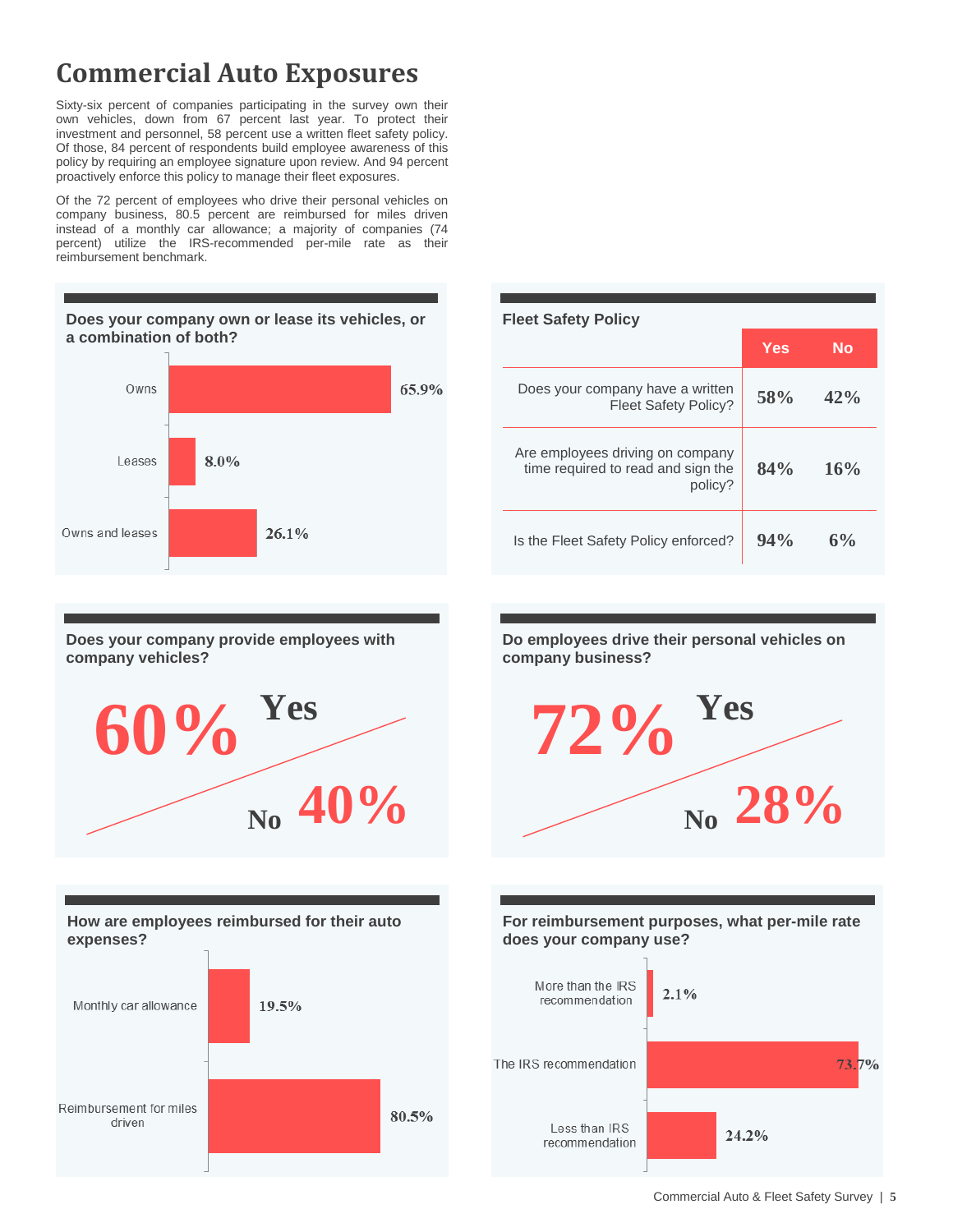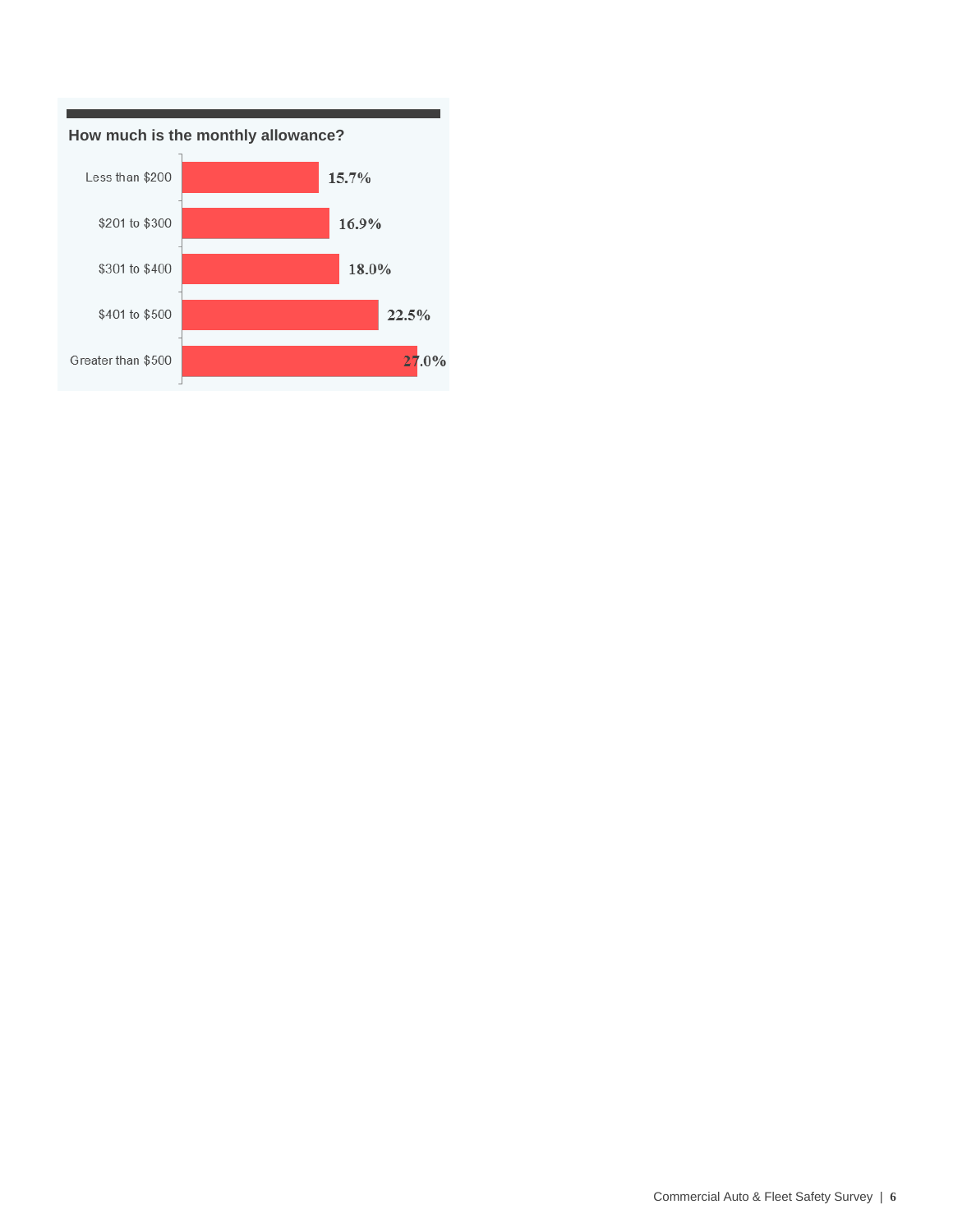### **Fleet Exposure Controls**

There are many aspects of exposure control, including pre-loss measures, post-loss procedures and vehicle maintenance. Eighty-two percent of respondents approach pre-loss with annual reviews of MVRs. Action upon a sub-standard MVR is required by 89 percent of the respondents. This disciplinary action is engaged by 63 percent when 2-3 violations occur, and by 31 percent in circumstances of only one violation. Termination occurs with 43 percent of the respondents within 2-3 violations. Industry studies have shown that one must proactively engage both policies and employees in order to be successful.









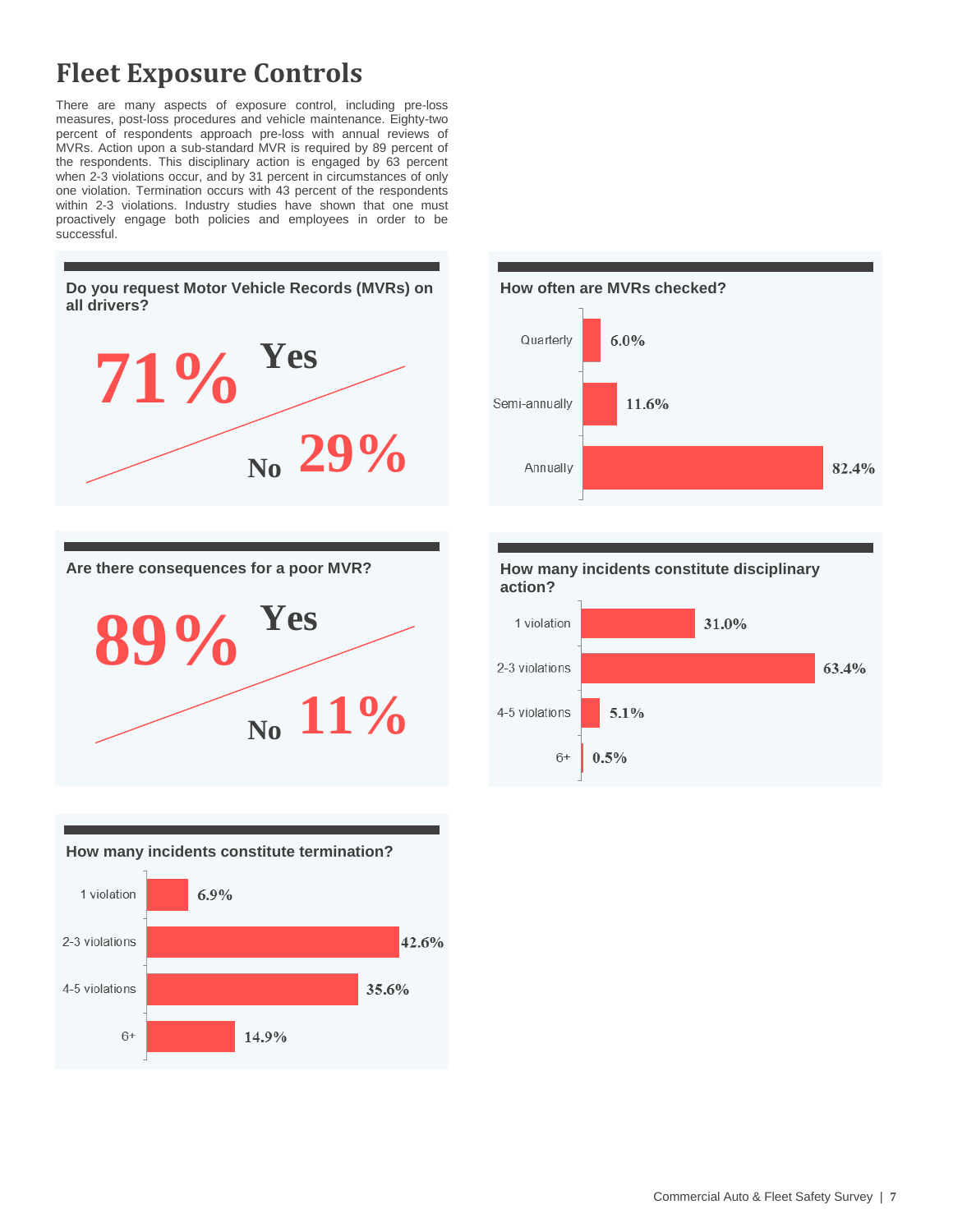### **Cellphone/Handheld Devices and Driver Education**

Cellphones and other personal handheld devices are commonplace in today's driving environment. This convenience comes at a cost. Financial exposures are tremendous when looking at accidents caused by inattentive driving behaviors.

Just 19 percent of respondents do not have a provision in their fleet safety policies that prohibits drivers from cellphone/handheld device use included—a significant decrease from 50 percent three years ago. Individual state laws have been passed that ban use of cellphones/handheld devices while driving; some states require handsfree operation.

Twenty-one percent of respondents support driver safety through driver education. Training sessions are conducted annually by 73 percent, and the majority (63 percent) reported that they are held inhouse. A large percentage (83 percent) noted that training is mandatory.

**Does the written Fleet Safety Policy prohibit drivers from cellphone/handheld device use?**





| <b>Defensive Driver Training</b>                       |        |        |  |  |  |
|--------------------------------------------------------|--------|--------|--|--|--|
|                                                        | Yes    | 'No    |  |  |  |
| Do you offer defensive driver<br>training?             | $21\%$ | 79%    |  |  |  |
| If so, is the training mandatory?                      | 83%    | $17\%$ |  |  |  |
| If no, do you plan to offer training in<br>the future? | 18%    | $82\%$ |  |  |  |



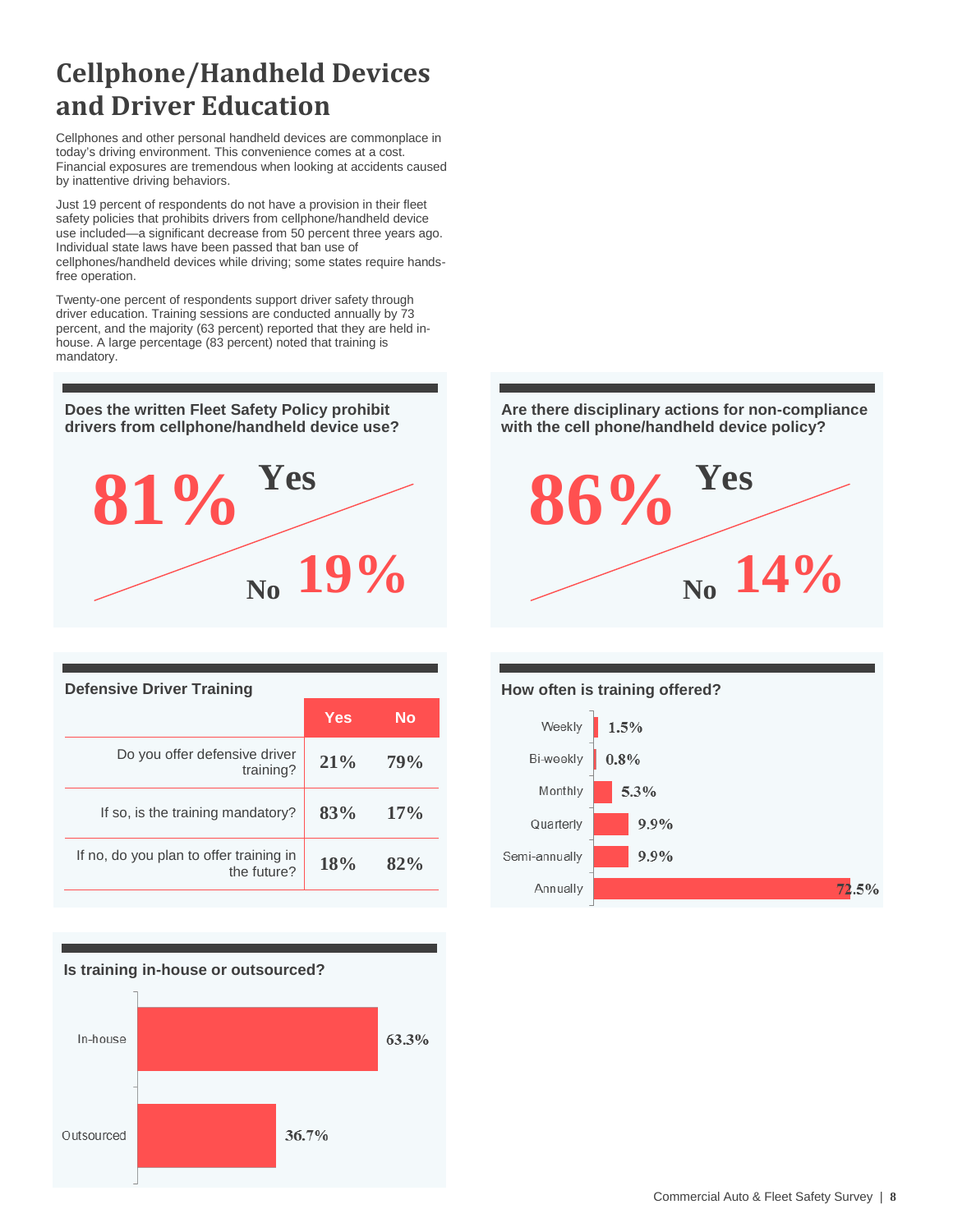### **Safety Incentive Programs**

For the 12 percent of employers that reward their drivers for safe practices, nearly 60 percent of their programs are based on the number of accident-free days. Other programs are based on hours worked, miles accident-free, and company-wide accident-free and injury-free records. While recognition is cited as the top incentive (46 percent), money and gift/travel certificates are also popular.



#### **How is the program arranged?**



#### **What type of incentives do you offer?**

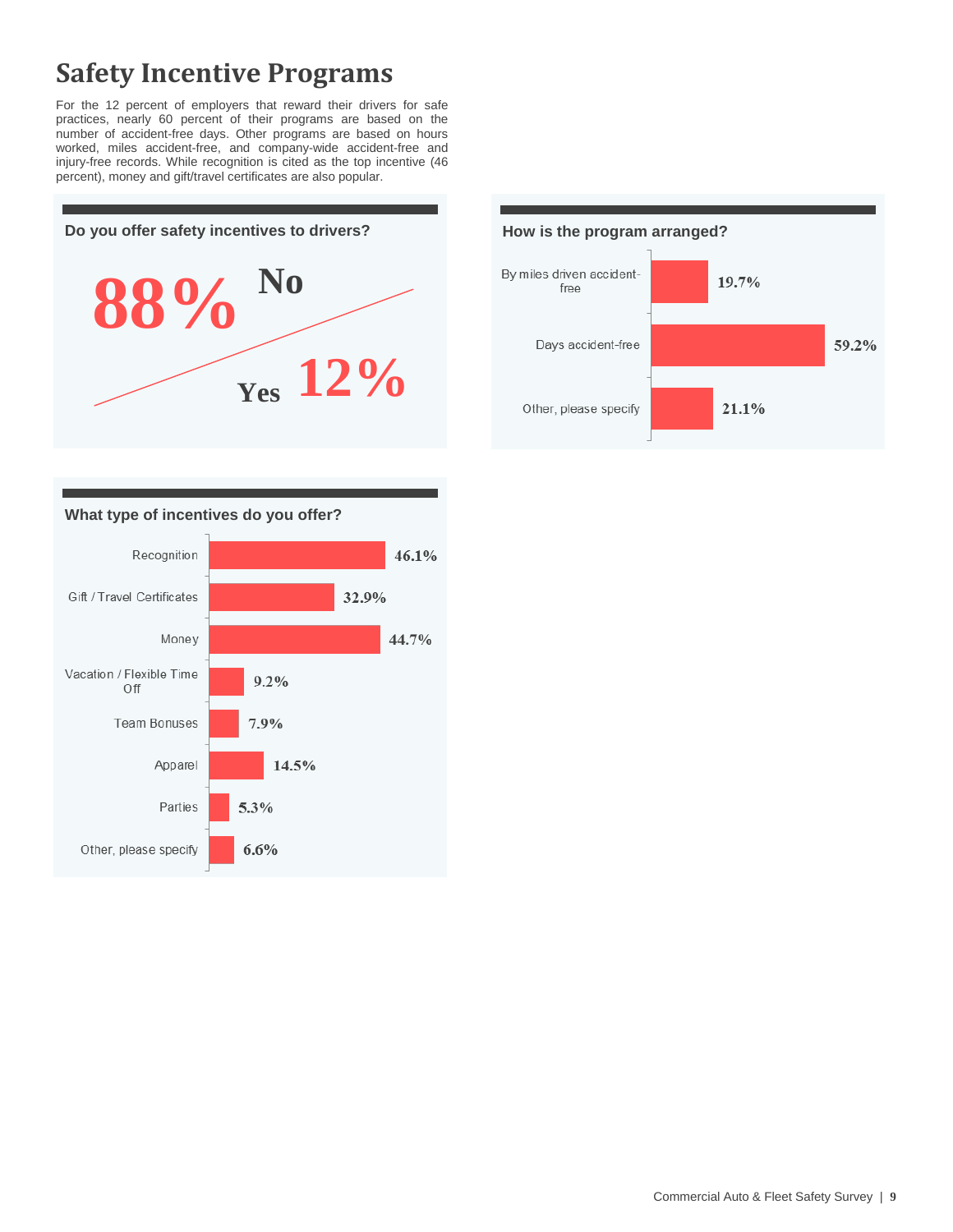### **Maintenance and Claims Handling**

One direct impact on exposure control is proper and regular maintenance of all vehicles. Seventy-five percent of respondents have a vehicle maintenance program, and 96 percent keep written records for verification purposes.

Fifty-one percent of companies include accident kits in their vehicles' glove boxes. Many loss control strategies can be employed to mitigate the financial exposures tied to your fleet. The most effective approaches include pre-hire and random drug/alcohol testing, pre-hire motor vehicle record review and pre-hire background checks.

| <b>Repairs and Maintenance</b>                                       |        |        |  |  |
|----------------------------------------------------------------------|--------|--------|--|--|
|                                                                      | Yes    | Nο     |  |  |
| Are all vehicles equipped with a<br>claims handling kit?             | $51\%$ | 49%    |  |  |
| Does your company have a<br>maintenance program for its<br>vehicles? | $75\%$ | $25\%$ |  |  |
| Are maintenance and repairs<br>documented?                           | $96\%$ | 4%     |  |  |

#### **Please select the loss control strategies you utilize and rate their effectiveness.**

|                                          | <b>Highly</b><br>effective | <b>Effective</b> | Slightly<br>effective | Not effective | N/A |
|------------------------------------------|----------------------------|------------------|-----------------------|---------------|-----|
| Pre-hire background checks               | 33%                        | 35%              | $8\%$                 | $1\%$         | 23% |
| Pre-hire motor vehicle record review     | 34%                        | 31%              | $7\%$                 | $1\%$         | 27% |
| Pre-hire and random drug/alcohol testing | 36%                        | 24%              | 6%                    | $1\%$         | 33% |
| Post-accident drug/alcohol screening     | 35%                        | 27%              | $4\%$                 | $1\%$         | 33% |
| Periodic MVR reviews                     | 24%                        | 33%              | $11\%$                | 3%            | 29% |
| Pre-trip vehicle inspections             | 20%                        | 31%              | 14%                   | 3%            | 32% |
| Defensive driving training               | 9%                         | 16%              | 10%                   | $2\%$         | 63% |
| Employee safety incentives               | 8%                         | $11\%$           | 8%                    | 3%            | 70% |
| In-house fleet maintenance               | 24%                        | 28%              | $7\%$                 | $2\%$         | 39% |
| Outsourced fleet maintenance             | 15%                        | 28%              | 12%                   | $2\%$         | 43% |
| Glove box accident kits/camera           | 16%                        | 24%              | 13%                   | 3%            | 44% |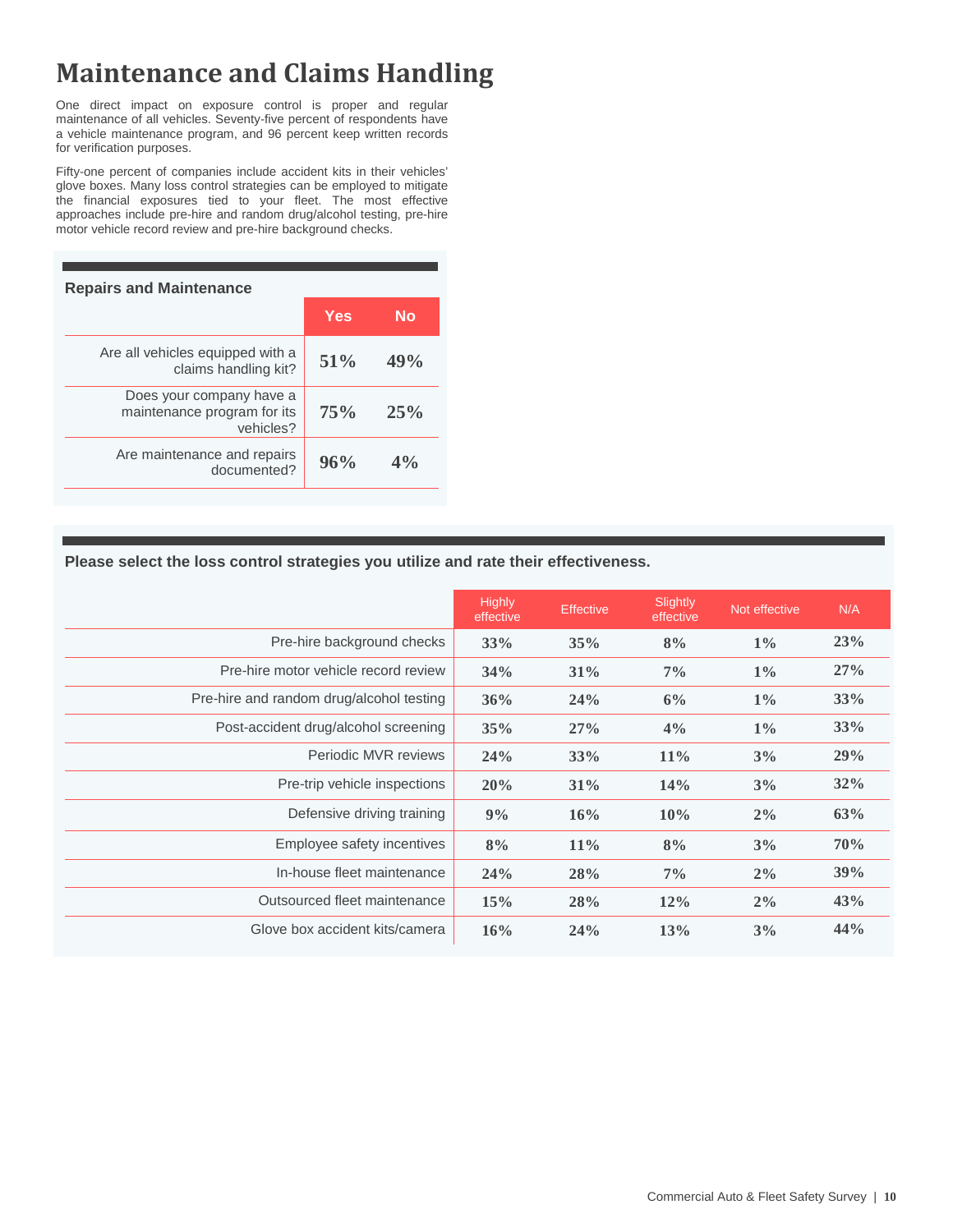### **Commercial Auto Policies**

Eighty percent of respondents have premiums of less than \$50,000, with 49 percent indicating nine or fewer power units. Of the 87 percent who indicate they carry a comprehensive deductible, 46 percent pay less than \$1,000 while 42 percent fall within the \$1,000 to \$2,499 range. For collision deductible numbers, 54 percent pay in the range of \$1,000 to \$2,499 while 29 percent pay less than \$1,000. Fifty-four percent of respondents indicated their commercial auto policy liability limit to be in the \$1 million to \$1.49 million range.





#### **What is the current year's estimated commercial auto premium?**



**What is your company's current year vehicle/power unit count?**



**What was last year's vehicle/power unit count?**

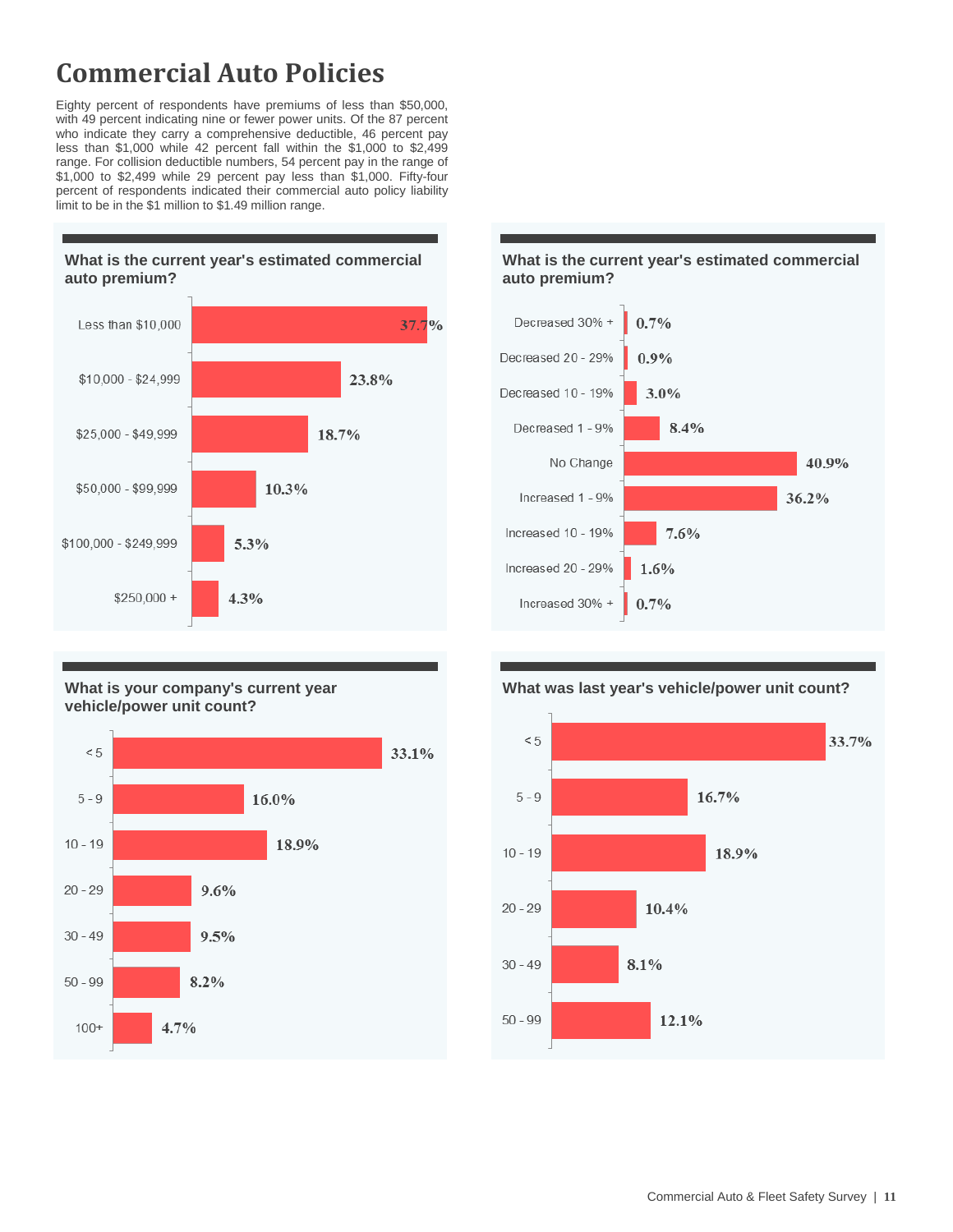**Do you have a commercial auto deductible? 87% No Yes 13%**

Less than \$500 7.5% \$500 to \$999 38.1% \$1,000 to \$1,749 39.7% \$1,750 to \$2,499  $2.4%$ \$2,500 to \$9,999 9.7%  $$10,000 +$ 2.6%

**What is the current year's commercial auto** 

**comprehensive deductible?**





#### **What is your current year's commercial auto policy liability limit?**



#### **What is the current year's commercial auto collision deductible?**